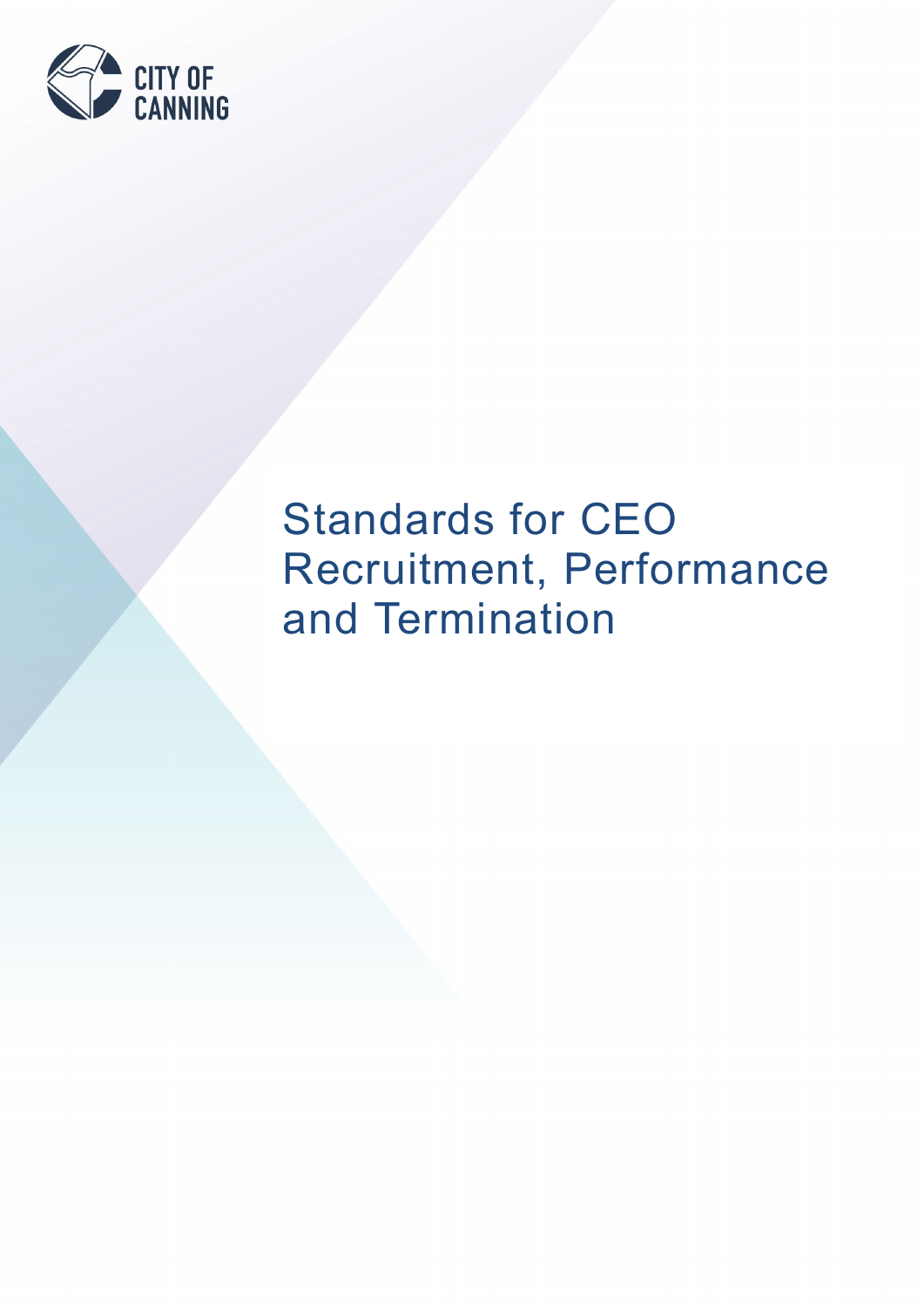# **Table of Contents**

|     | Division 1 - Preliminary provisions                                           | 3                         |
|-----|-------------------------------------------------------------------------------|---------------------------|
| 1.  | Citation                                                                      | $\ensuremath{\mathsf{3}}$ |
| 2.  | Terms used                                                                    | 3                         |
|     | Division 2 - Standards for recruitment of CEOs                                | $\overline{\mathbf{4}}$   |
| 3.  | <b>Overview of Division</b>                                                   | $\overline{4}$            |
| 4.  | <b>Application of Division</b>                                                | $\overline{4}$            |
| 5.  | Determination of selection criteria and approval of job description form      | $\overline{\mathcal{A}}$  |
| 6.  | <b>Advertising requirements</b>                                               | $\overline{4}$            |
| 7.  | Job description form to be made available by local government                 | $\overline{4}$            |
| 8.  | Establishment of selection panel for employment of CEO                        | 5                         |
| 9.  | Recommendation by selection panel                                             | $\overline{5}$            |
| 10. | Application of cl. 5 where new process carried out                            | 6                         |
| 11. | Offer of employment in position of CEO                                        | 6                         |
| 12. | Variations to proposed terms of contract of employment                        | 6                         |
| 13. | Recruitment to be undertaken on expiry of certain CEO contracts               | $\overline{7}$            |
| 14. | Confidentiality of information                                                | $\overline{7}$            |
|     | Division 3 - Standards for review of performance of CEOs                      | 8                         |
| 15. | <b>Overview of Division</b>                                                   | 8                         |
| 16. | Performance review process to be agreed between local government and CEO      | 8                         |
| 17. | Carrying out a performance review                                             | 8                         |
| 18. | Endorsement of performance review by local government                         | 8                         |
| 19. | CEO to be notified of results of performance review                           | 8                         |
|     | Division 4 - Standards for termination of employment of CEOs                  | 9                         |
| 20. | <b>Overview of Division</b>                                                   | 9                         |
| 21. | General principles applying to any termination                                | 9                         |
| 22. | Additional principles applying to termination for performance related reasons | 9                         |
| 23. | Decision to terminate                                                         | 10                        |
| 24. | Notice of termination of employment                                           | 10                        |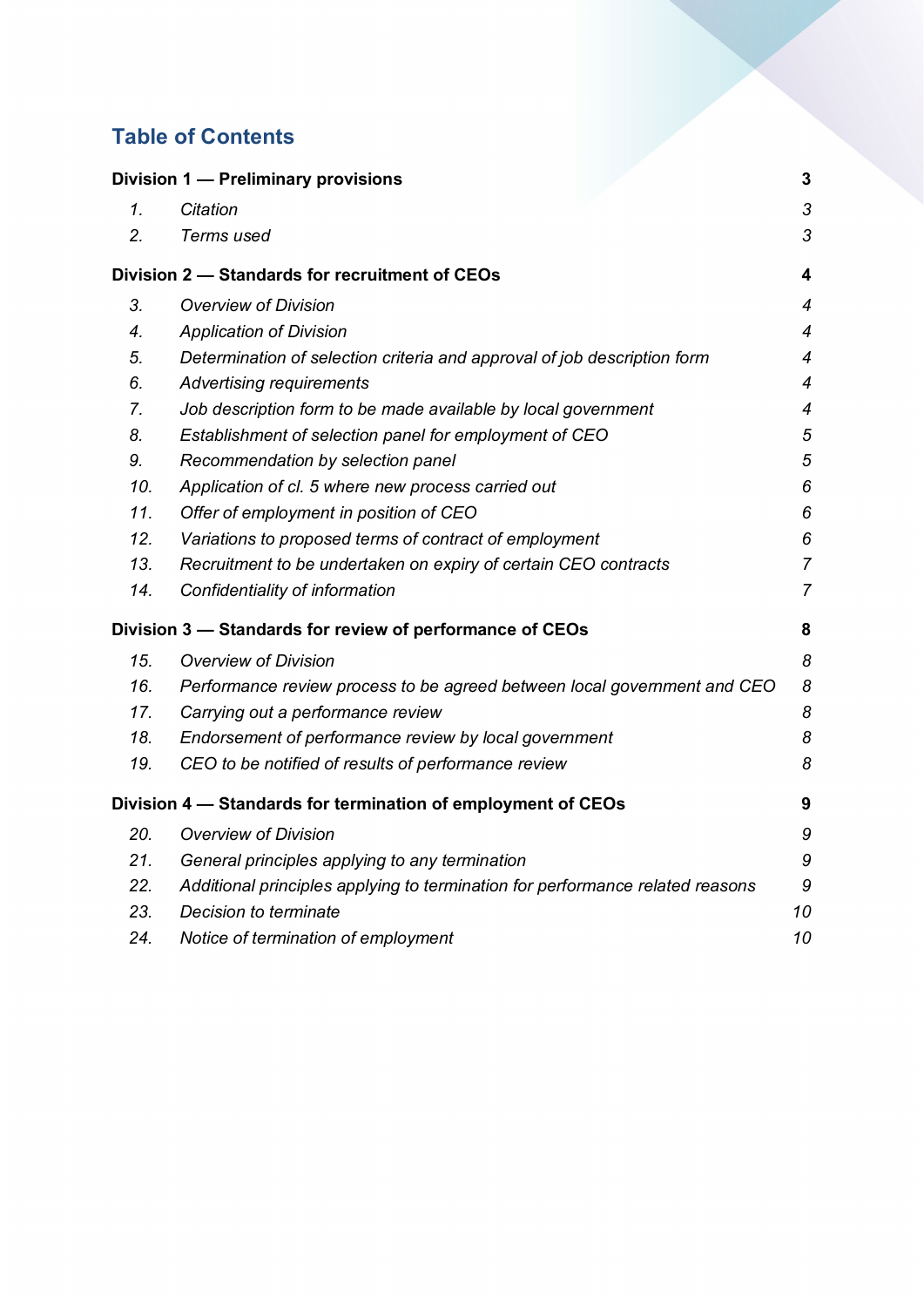# **City of Canning Standards for CEO Recruitment, Performance and Termination**

#### **Policy Purpose:**

This Policy is adopted in accordance with section 5.39B of the *Local Government Act 1995*.

# <span id="page-2-0"></span>**Division 1 — Preliminary provisions**

#### <span id="page-2-1"></span>**1. Citation**

These are the City of Canning Standards for CEO Recruitment, Performance and Termination.

#### <span id="page-2-2"></span>**2. Terms used**

(1) In these standards —

*Act* means the Local Government Act 1995;

*additional performance criteria* means performance criteria agreed by the local government and the CEO under clause 16(1)(b);

*applicant* means a person who submits an application to the local government for the position of CEO;

*contract of employment* means the written contract, as referred to in section 5.39 of the Act, that governs the employment of the CEO;

*contractual performance criteria* means the performance criteria specified in the CEO's contract of employment as referred to in section 5.39(3)(b) of the Act;

*job description form* means the job description form for the position of CEO approved by the local government under clause 5(2);

*local government* means the City of Canning;

*selection criteria* means the selection criteria for the position of CEO determined by the local government under clause 5(1) and set out in the job description form;

*selection panel* means the selection panel established by the local government under clause 8 for the employment of a person in the position of CEO.

(2) Other terms used in these standards that are also used in the Act have the same meaning as they have in the Act, unless the contrary intention appears.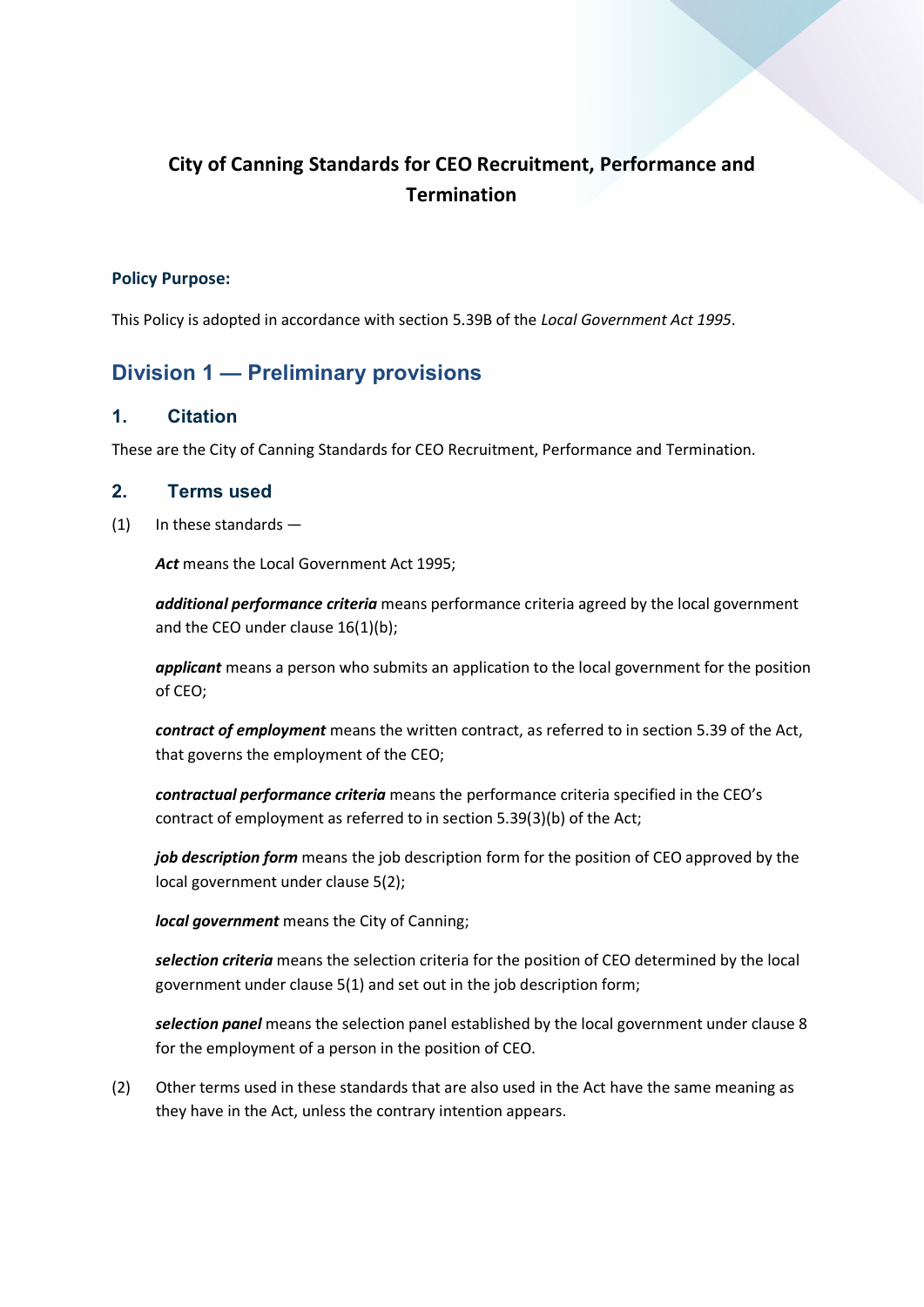# <span id="page-3-0"></span>**Division 2 — Standards for recruitment of CEOs**

## <span id="page-3-1"></span>**3. Overview of Division**

This Division sets out standards to be observed by the local government in relation to the recruitment of CEOs.

## <span id="page-3-2"></span>**4. Application of Division**

- (1) Except as provided in subclause (2), this Division applies to any recruitment and selection process carried out by the local government for the employment of a person in the position of CEO.
- $(2)$  This Division does not apply  $-$ 
	- (a) if it is proposed that the position of CEO be filled by a person in a class prescribed for the purposes of section 5.36(5A) of the Act; or
	- (b) in relation to a renewal of the CEO's contract of employment, except in the circumstances referred to in clause 13(2).

## <span id="page-3-3"></span>**5. Determination of selection criteria and approval of job description form**

- (1) The local government must determine the selection criteria for the position of CEO, based on the local government's consideration of the knowledge, experience, qualifications and skills necessary to effectively perform the duties and responsibilities of the position of CEO of the local government.
- (2) The local government must, by resolution of an absolute majority of the council, approve a job description form for the position of CEO which sets out -
	- (a) the duties and responsibilities of the position; and
	- (b) the selection criteria for the position determined in accordance with subclause (1).

#### <span id="page-3-4"></span>**6. Advertising requirements**

- (1) If the position of CEO is vacant, the local government must ensure it complies with section 5.36(4) of the Act and the *Local Government (Administration) Regulations 1996* regulation 18A.
- (2) If clause 13 applies, the local government must advertise the position of CEO in the manner referred to in the *Local Government (Administration) Regulations 1996* regulation 18A as if the position was vacant.

#### <span id="page-3-5"></span>**7. Job description form to be made available by local government**

If a person requests the local government to provide to the person a copy of the job description form, the local government must —

(a) inform the person of the website address referred to in the Local Government (Administration) Regulations 1996 regulation 18A(2)(da); or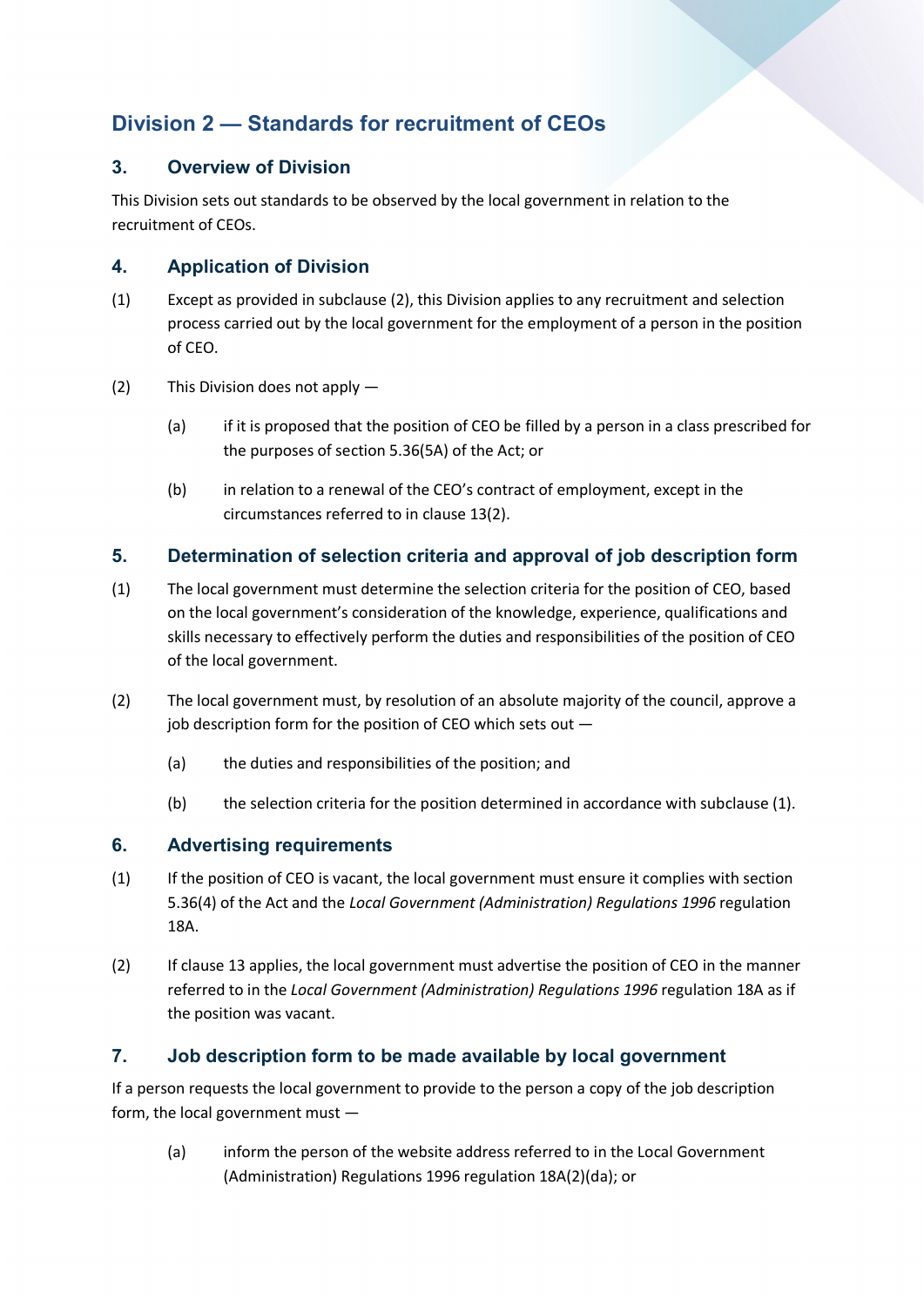- (b) if the person advises the local government that the person is unable to access that website address —
	- (i) email a copy of the job description form to an email address provided by the person; or
	- (ii) mail a copy of the job description form to a postal address provided by the person.

#### <span id="page-4-0"></span>**8. Establishment of selection panel for employment of CEO**

 $(1)$  In this clause  $-$ 

*independent person* means a person other than any of the following —

- (a) a council member;
- (b) an employee of the local government;
- (c) a human resources consultant engaged by the local government.
- (2) The local government must establish a selection panel to conduct the recruitment and selection process for the employment of a person in the position of CEO.
- (3) The selection panel must comprise
	- (a) council members (the number of which must be determined by the local government); and
	- (b) at least 1 independent person.

#### <span id="page-4-1"></span>**9. Recommendation by selection panel**

- (1) Each applicant's knowledge, experience, qualifications and skills must be assessed against the selection criteria by or on behalf of the selection panel.
- (2) Following the assessment referred to in subclause (1), the selection panel must provide to the local government —
	- (a) a summary of the selection panel's assessment of each applicant; and
	- (b) unless subclause (3) applies, the selection panel's recommendation as to which applicant or applicants are suitable to be employed in the position of CEO.
- (3) If the selection panel considers that none of the applicants are suitable to be employed in the position of CEO, the selection panel must recommend to the local government —
	- (a) that a new recruitment and selection process for the position be carried out in accordance with these standards; and
	- (b) the changes (if any) that the selection panel considers should be made to the duties and responsibilities of the position or the selection criteria.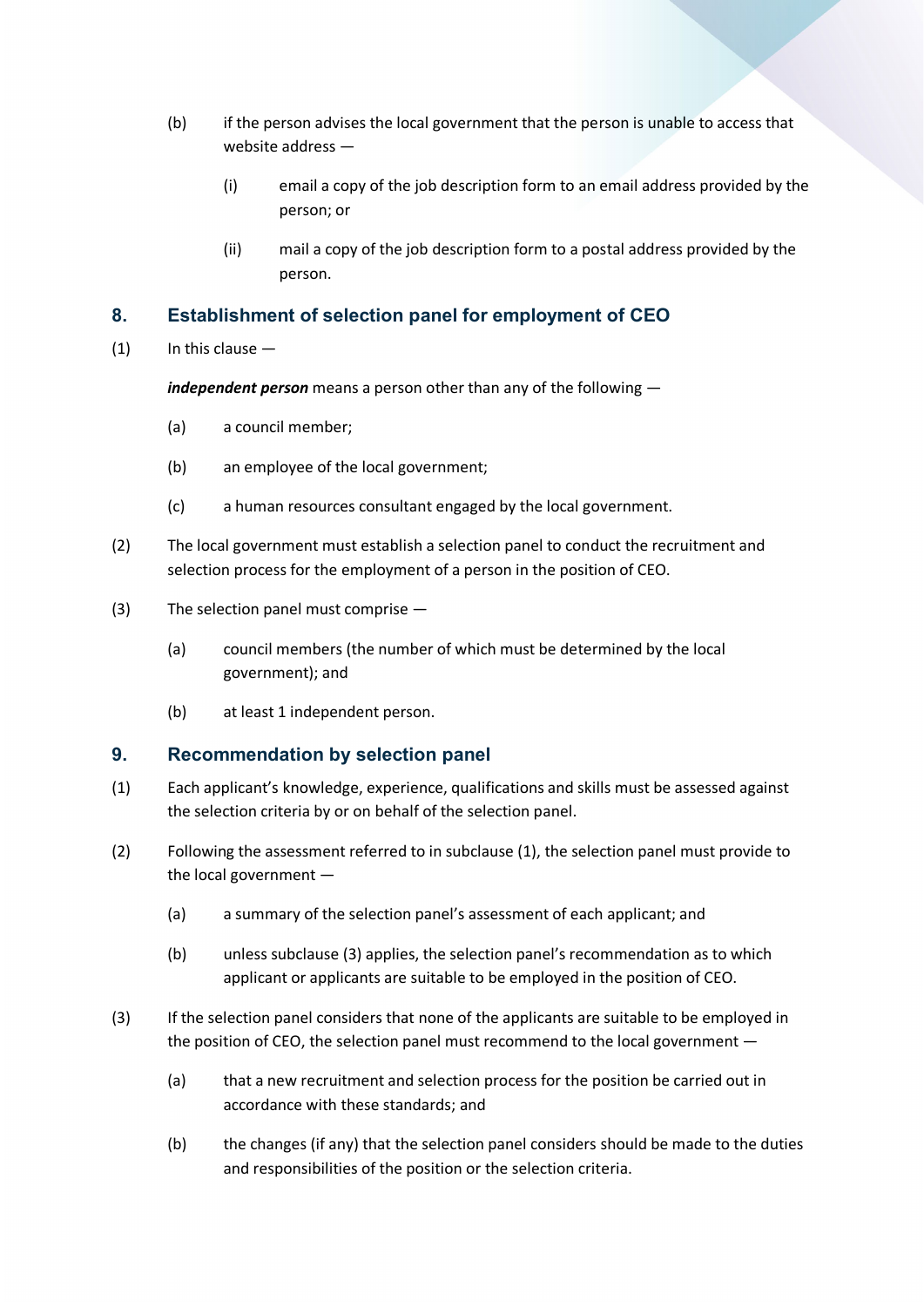- (4) The selection panel must act under subclauses  $(1)$ ,  $(2)$  and  $(3)$  -
	- (a) in an impartial and transparent manner; and
	- (b) in accordance with the principles set out in section 5.40 of the Act.
- (5) The selection panel must not recommend an applicant to the local government under subclause (2)(b) unless the selection panel has —
	- (a) assessed the applicant as having demonstrated that the applicant's knowledge, experience, qualifications and skills meet the selection criteria; and
	- (b) verified any academic, or other tertiary level, qualifications the applicant claims to hold; and
	- (c) whether by contacting referees provided by the applicant or making any other inquiries the selection panel considers appropriate, verified the applicant's character, work history, skills, performance and any other claims made by the applicant.
- (6) The local government must have regard to, but is not bound to accept, a recommendation made by the selection panel under this clause.

#### <span id="page-5-0"></span>**10. Application of cl. 5 where new process carried out**

- (1) This clause applies if the local government accepts a recommendation by the selection panel under clause 9(3)(a) that a new recruitment and selection process for the position of CEO be carried out in accordance with these standards.
- (2) Unless the local government considers that changes should be made to the duties and responsibilities of the position or the selection criteria —
	- (a) clause 5 does not apply to the new recruitment and selection process; and
	- (b) the job description form previously approved by the local government under clause 5(2) is the job description form for the purposes of the new recruitment and selection process.

#### <span id="page-5-1"></span>**11. Offer of employment in position of CEO**

Before making an applicant an offer of employment in the position of CEO, the local government must, by resolution of an absolute majority of the council, approve —

- (a) the making of the offer of employment to the applicant; and
- (b) the proposed terms of the contract of employment to be entered into by the local government and the applicant.

#### <span id="page-5-2"></span>**12. Variations to proposed terms of contract of employment**

(1) This clause applies if an applicant who is made an offer of employment in the position of CEO under clause 11 negotiates with the local government a contract of employment (the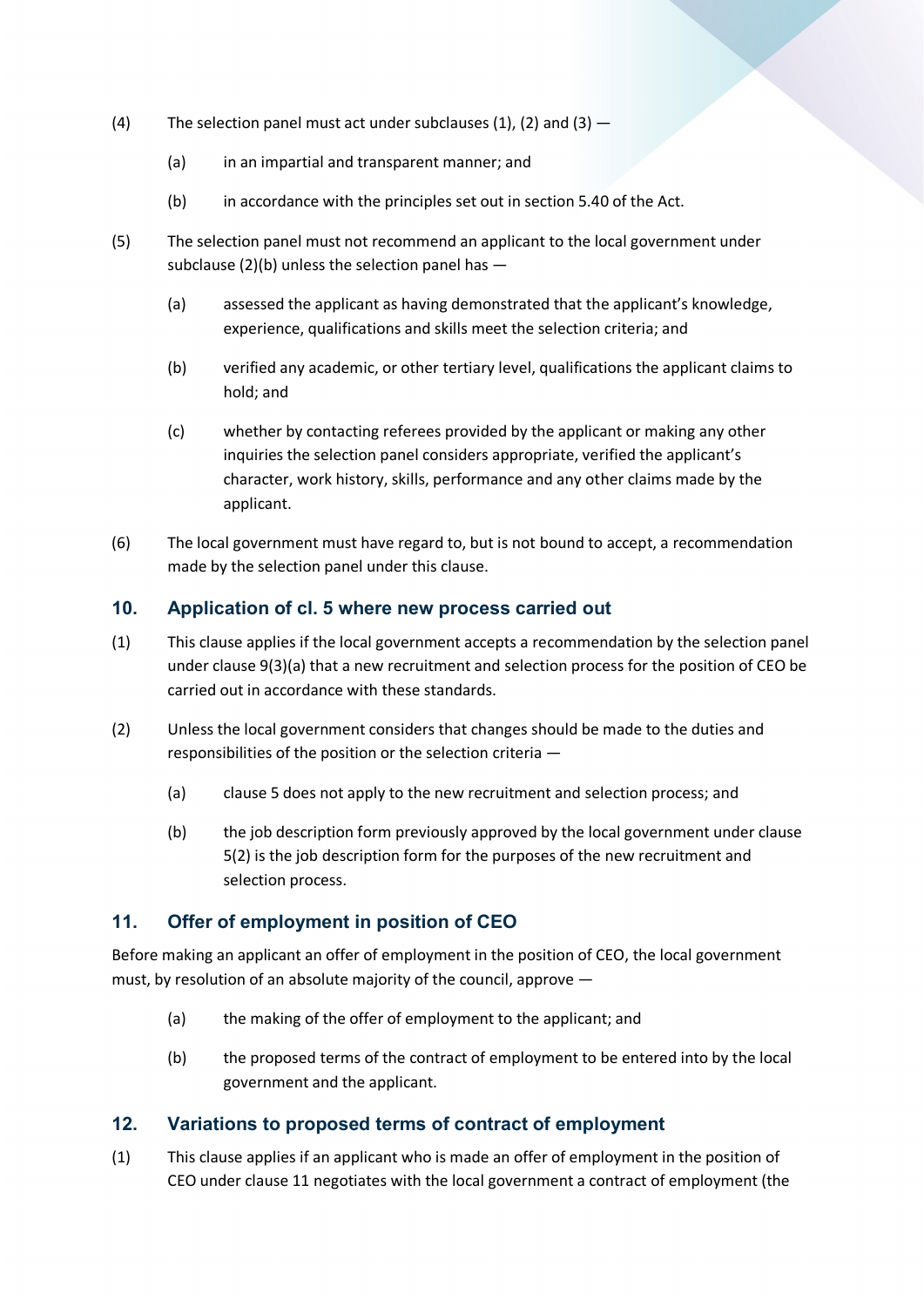negotiated contract) containing terms different to the proposed terms approved by the local government under clause 11(b).

(2) Before entering into the negotiated contract with the applicant, the local government must, by resolution of an absolute majority of the council, approve the terms of the negotiated contract.

#### <span id="page-6-0"></span>**13. Recruitment to be undertaken on expiry of certain CEO contracts**

 $(1)$  In this clause  $-$ 

*commencement day* means the day on which the *Local Government (Administration) Amendment Regulations 2021* regulation 6 comes into operation.

- (2) This clause applies if
	- (a) upon the expiry of the contract of employment of the person (the incumbent CEO) who holds the position of CEO —
		- (i) the incumbent CEO will have held the position for a period of 10 or more consecutive years, whether that period commenced before, on or after commencement day; and
		- (ii) a period of 10 or more consecutive years has elapsed since a recruitment and selection process for the position was carried out, whether that process was carried out before, on or after commencement day;

and

- (b) the incumbent CEO has notified the local government that they wish to have their contract of employment renewed upon its expiry.
- (3) Before the expiry of the incumbent CEO's contract of employment, the local government must carry out a recruitment and selection process in accordance with these standards to select a person to be employed in the position of CEO after the expiry of the incumbent CEO's contract of employment.
- (4) This clause does not prevent the incumbent CEO's contract of employment from being renewed upon its expiry if the incumbent CEO is selected in the recruitment and selection process referred to in subclause (3) to be employed in the position of CEO.

#### <span id="page-6-1"></span>**14. Confidentiality of information**

The local government must ensure that information provided to, or obtained by, the local government in the course of a recruitment and selection process for the position of CEO is not disclosed, or made use of, except for the purpose of, or in connection with, that recruitment and selection process.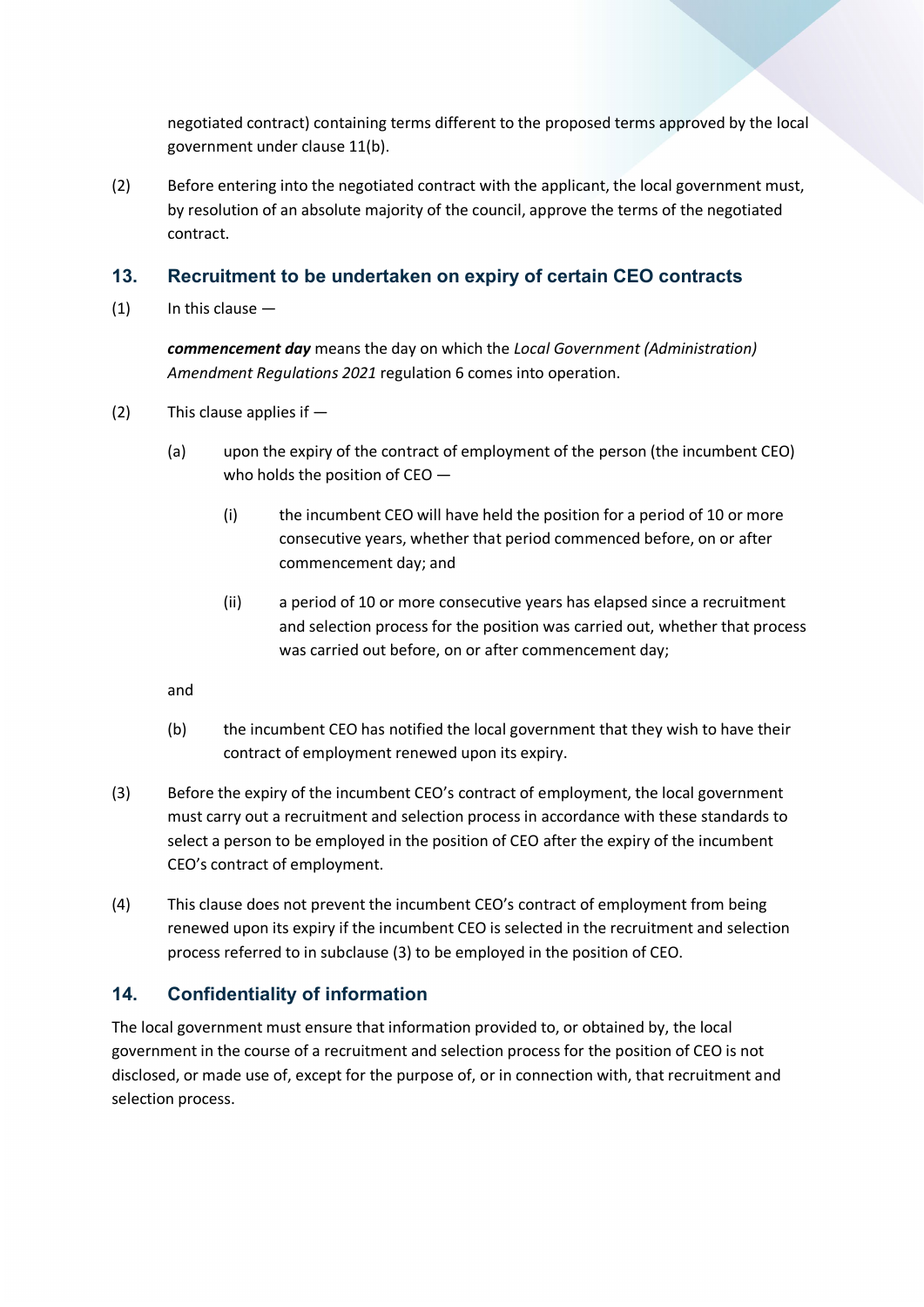# <span id="page-7-0"></span>**Division 3 — Standards for review of performance of CEOs**

#### <span id="page-7-1"></span>**15. Overview of Division**

This Division sets out standards to be observed by the local government in relation to the review of the performance of CEOs.

#### <span id="page-7-2"></span>**16. Performance review process to be agreed between local government and CEO**

- (1) The local government and the CEO must agree on
	- (a) the process by which the CEO's performance will be reviewed; and
	- (b) any performance criteria to be met by the CEO that are in addition to the contractual performance criteria.
- (2) Without limiting subclause (1), the process agreed under subclause (1)(a) must be consistent with clauses 17, 18 and 19.
- (3) The matters referred to in subclause (1) must be set out in a written document.

#### <span id="page-7-3"></span>**17. Carrying out a performance review**

- (1) A review of the performance of the CEO by the local government must be carried out in an impartial and transparent manner.
- (2) The local government must
	- (a) collect evidence regarding the CEO's performance in respect of the contractual performance criteria and any additional performance criteria in a thorough and comprehensive manner; and
	- (b) review the CEO's performance against the contractual performance criteria and any additional performance criteria, based on that evidence.

## <span id="page-7-4"></span>**18. Endorsement of performance review by local government**

Following a review of the performance of the CEO, the local government must, by resolution of an absolute majority of the council, endorse the review.

## <span id="page-7-5"></span>**19. CEO to be notified of results of performance review**

After the local government has endorsed a review of the performance of the CEO under clause 18, the local government must inform the CEO in writing of —

- (a) the results of the review; and
- (b) if the review identifies any issues about the performance of the CEO  $-$  how the local government proposes to address and manage those issues.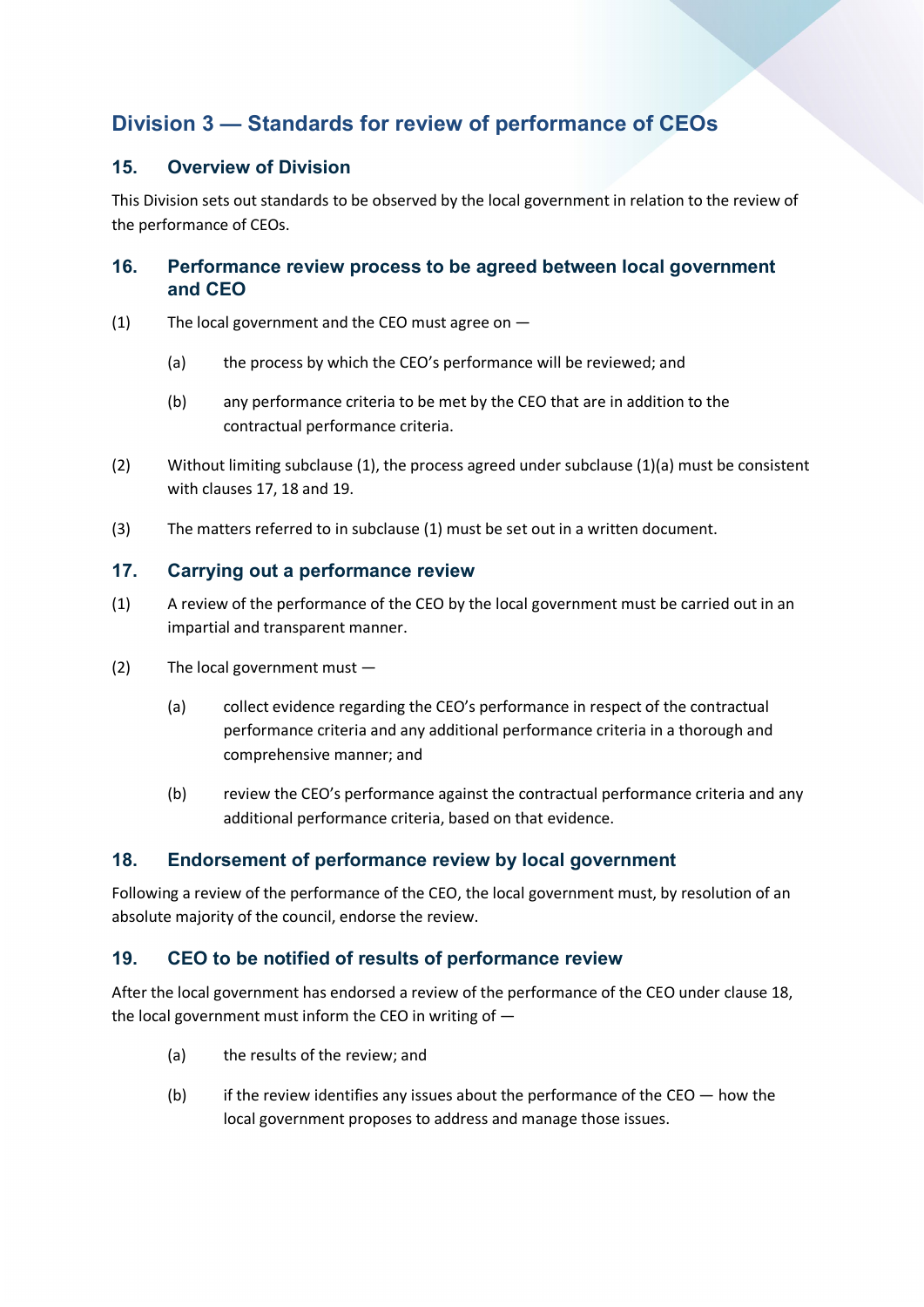# <span id="page-8-0"></span>**Division 4 — Standards for termination of employment of CEOs**

#### <span id="page-8-1"></span>**20. Overview of Division**

This Division sets out standards to be observed by the local government in relation to the termination of the employment of CEOs.

#### <span id="page-8-2"></span>**21. General principles applying to any termination**

- (1) The local government must make decisions relating to the termination of the employment of a CEO in an impartial and transparent manner.
- (2) The local government must accord a CEO procedural fairness in relation to the process for the termination of the CEO's employment, including —
	- (a) informing the CEO of the CEO's rights, entitlements and responsibilities in relation to the termination process; and
	- (b) notifying the CEO of any allegations against the CEO; and
	- (c) giving the CEO a reasonable opportunity to respond to the allegations; and
	- (d) genuinely considering any response given by the CEO in response to the allegations.

#### <span id="page-8-3"></span>**22. Additional principles applying to termination for performance related reasons**

- (1) This clause applies if the local government proposes to terminate the employment of a CEO for reasons related to the CEO's performance.
- (2) The local government must not terminate the CEO's employment unless the local government has —
	- (a) in the course of carrying out the review of the CEO's performance referred to in subclause (3) or any other review of the CEO's performance, identified any issues (the performance issues) related to the performance of the CEO; and
	- (b) informed the CEO of the performance issues; and
	- (c) given the CEO a reasonable opportunity to address, and implement a plan to remedy, the performance issues; and
	- (d) determined that the CEO has not remedied the performance issues to the satisfaction of the local government.
- (3) The local government must not terminate the CEO's employment unless the local government has, within the preceding 12 month period, reviewed the performance of the CEO under section 5.38(1) of the Act.